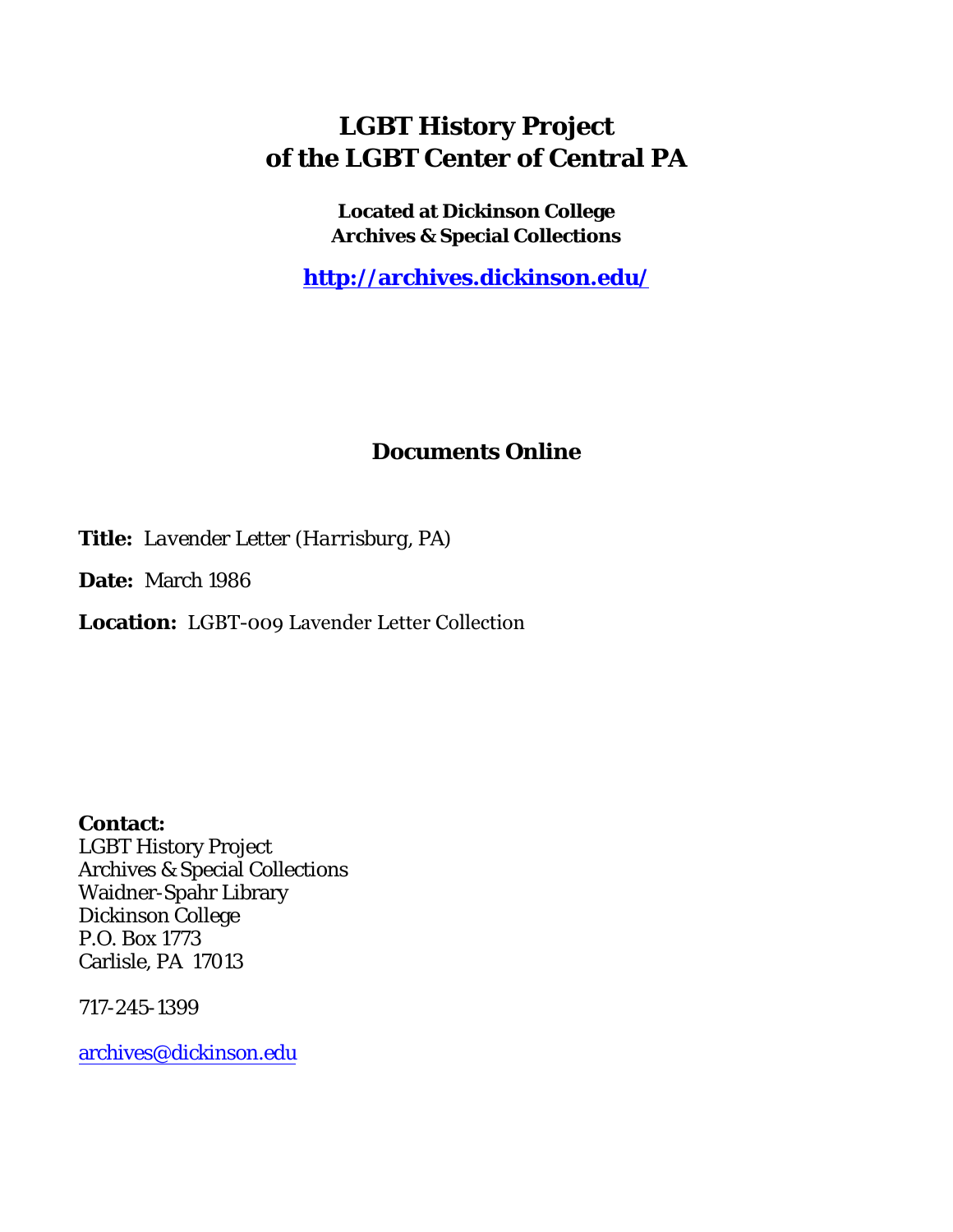Vender Let



Volume 4, No. 3

A CALENDAR OF EVENTS FOR AND BY LESBIAN WOMEN IN CENTRAL PENNSYLVANIA

AAA

人

**AA** 

MARCH 1986

SATURDAY, MARCH 1 - 9:30PM-1AM...Bobbi Carmitchell in Concert at Granfalloons, 41 East Princess Street, York, PA.

SUNDAY, MARCH 2 - 12 Noon-5PM...Annual Women's Festival at the Bourse (Mall) at 5th and Market Sts., Phila. Anything and everything on women celebrating Women's History Week. All groups represented at booths, entertainment. Free. Call 686-8656 in Phila. For carpooling in Hbg. call 232-7144 in Lancaster area call 857-2480.

SUNDAY, MARCH 2 - 7:30PM...MCC Community Church Worship Service. Friends Meeting House, 6th & Herr Sts., Hbg.

SUNDAY, MARCH <sup>2</sup> - 5PM...Dignity sponsored Mass at Friends Meeting House, 6th & Herr Sts., Hbg. Dinner at 6PM, program at 7:30PM (Presentation □y J. Enterline on Flower Arranging). Call 236-8563 for details.

MONDAY, MARCH 3 - 5:30-7PM\_\_ Uptown Women's Bowling League. Opening for a new team. Interested? Call 233-3035, Harrisburg.

TUESDAY, MARCH 4 - 4-7PM...Volleyball (mixed F-M) at Salvation Army, Penn and Cumberland Sts., Hbg. \$2 Contribution.

THURSDAY, MARCH 6 - 8:15PM-- Poetry Reading. Oliver at Bucknell University, Lewisburg, Smith Library, Vaughn Lit. Bldg. Mary Willard

FRIDAY, MARCH 7 - 9:30-1:30...Bobbi Carmitchell in Concert at Inn Good Spirits, (Wogelmuths) 28 S Market St., Elizabethtown, PA.

FRIDAY, MARCH 7 - Call 234-5850 for Dignity sponsored "Wine and Cheese", details.

SATURDAY, MARCH 8 - 9:30PM-1:30..•Bobbi Carmitchell in Concert at 1st Capitol Dispensing Co., Corner of Phila. St, and Pershing Ave., York.

- Dignity sponsored Regional Meeting SATURDAY, MARCH 8 - Dignity sponsored Regional<br>Lasagna Dinner, S5, Lakeside Lutheran Church, Green and Division Sts., Hbg. Call 234-5850 for info. Lasagna Dinner. \$5.

mmmmmmm

SUNDAY, MARCH 9 - 7:30PM...MCC Community Church Worship Service. Friends Meeting House, 6th and Herr Sts., Hbg.

SUNDAY, MARCH 9...March for Women's Lives. Washington, D.C. Massive March and rally to serve notice that women's lives are threatened by efforts to deny access to abortion and birth control. Interested in sharing a bus ride down call Hbg. at 238-3974, York/Lancaster call 848-9142, Lewisburg call 524-1375. You will have a good time too! mmmmmmmmm MONDAY, MARCH 10 - 4 and 7PM...Movie "A Dolls'<br>House". (Jane Fonda) Gallery Theater, Bucknel (Jane Fonda) Gallery Theater, Bucknell University, Lewisburg.

MONDAY, MARCH 10 - 5:30-7PM...Uptown Women's Bowling " League, Hbg. If interested, see March 3.

TUESDAY, MARCH 11 - 7PM...Volleyball (Mixed F-M) at Salvation Army, Penn and Cumberland Sts., Hbg. \$2 Contribution.

THURSDAY, MARCH 13 - 8:30PM-12...Bobbi Carmithcell in Concert at Bube's Brewery (Central Hotel) 102 North Market St., Mt. Joy, PA. mmmmmm

THE BALL: SATURDAY, MARCH 15 - 8PM-1AM...Live music for all dancing styles, hot and cold hors d' oeuvresm dessert buffet, champagne fountain, sparkling nonalcoholic fountain. Formal attire requested. \$25 per person. Write: Lee Glanton, Box 202, 15 S. Bank St., Phila., PA 19106. Call 215-238-0212 for more information.

M 7:30PM...MCC Congregational SATURDAY, MARCH 15 - Supper and Meeting. Friends Meeting House, 6th & Herr Sts., Hbg.

SATURDAY, MARCH 15 - 2PM...Dignity sponsored Spirituality of Justice Workshop. Mass at 6PM. Dinner after. First United Methodist Church, Boas & Susquehanna Sts. Call 238-5380 for info

SUNDAY, MARCH 16 - 10:30AM...Feminist Brunch. All women welcome, sponsored by the Harrisburg Women's Center. Bring fruit, cheese or bread and a friend. Call the Women's Center (Hours Wed. 6-9PM) for more info.

SUNDAY, MARCH 16 - 8:15PM...Poetry reading by Mary Oliver, C. Willard Smith Library, Vaughn Literature\_Building, Bucknell University, Lewisburg. SUNDAY, MARCH 16 - 1PM...Women's Film Festival sponsored by S.U.N. Counties N.O.W., Lewisburg Community Center, 116 North 2nd St., Lewisburg.

SUNDAY, MARCH 16 - 7:30PM...MCC Community Church Worship Service, Friends Meeting House, 6th and Herr Sts., Hbg.

SUNDAY, MARCH 16 - 7-10PM...AIDS Benefit for SCAAN (South Central Aids Assistance Network) at . the Club, 236 North 2nd st over the Harrisburg Hardware. Comedy drag type show. Beer, soft drink, snacks and mixers, door prizes, raffle. Support the men and have a good time.

MONDAY, MARCH 17 - 7PM...PFLAG - Parents, Friends and Gays rap session. Talk about common fears, parent—children relationships. What to expect, how to deal with. Meeting at 2331 Market St., Camp Hill, pa. Tressler Lutheran Services. Call 238-2376 for information.

WE WANT YOU TO SEND IN THIS COUPON ONCE, SO YOU WILL BE SURE TO RECEIVE THE LAVENDER LETTER EACH MONTH. TO ASSURE YOUR PRIVACY, IT WILL ARRIVE IN AN UNMARKED, SECURITY  $ENVELOPE.$  A DONATION OF  $44^{\circ9}$  (MORE IF YOU CAN, LESS IF YOU CANT) WOULD HELP COVER POSTAGE & PRINTING FOR THE YEAR.

PLEASE SEND CHECKS IN THE NAME OF "CASH". THANKS! or LAVENDER (OVER)